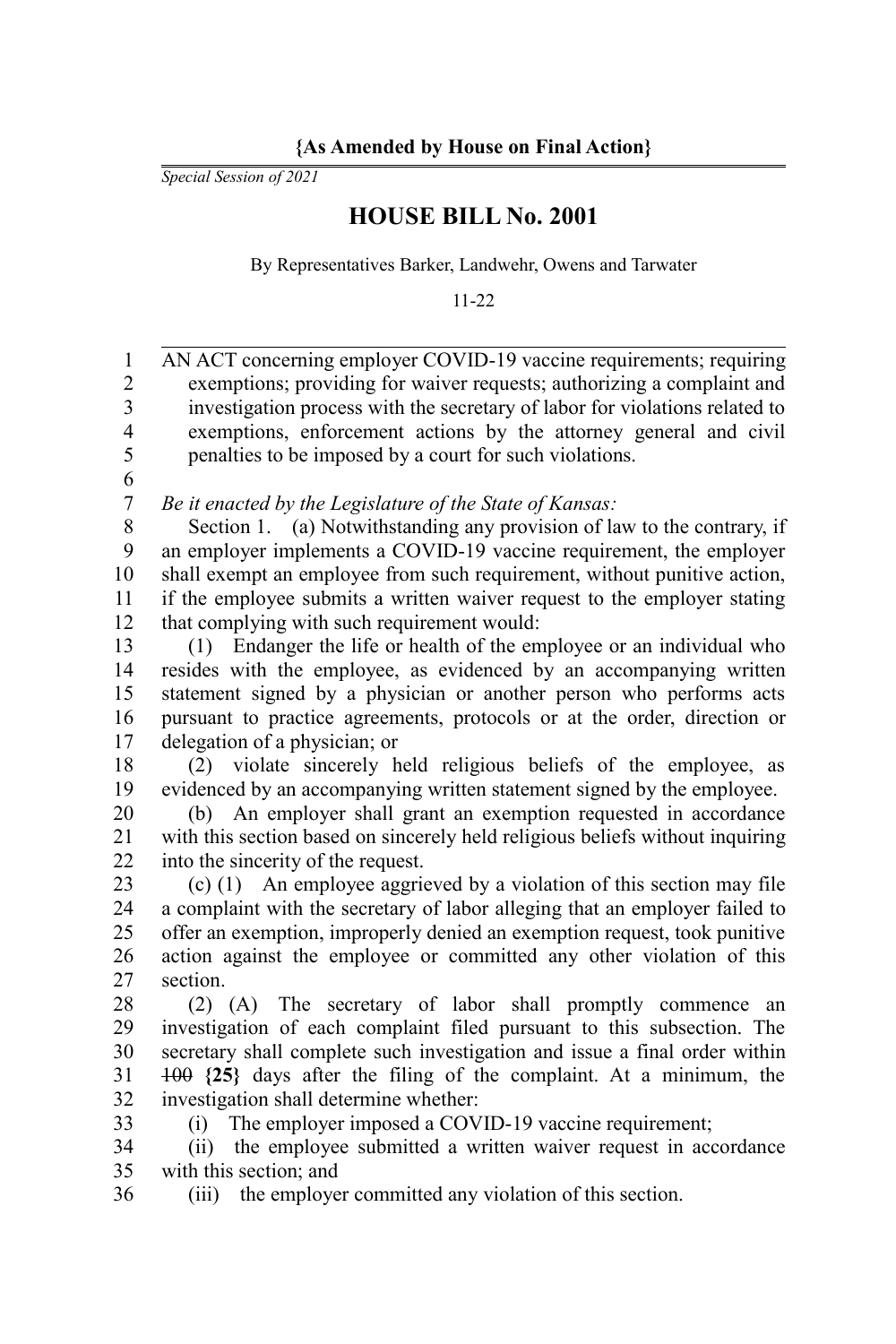(B) Upon completing the investigation, the secretary of labor shall issue an order containing findings and conclusions as to whether the employer violated this section and provide such order to the employee and the employer. Such order is a final order for purposes of judicial review and shall state the right of the employee or the employer to appeal as provided in the Kansas judicial review act. 1 2 3 4 5 6

(C) If the secretary of labor issues a final order finding that an employer violated this section, the secretary shall issue an order containing such findings and provide such order to the employee, the employer and the attorney general. 7 8 9 10

(3) (A) Except as provided in paragraph (3)(B), upon receipt of an order from the secretary of labor pursuant to paragraph (2), the attorney general shall secure enforcement of such order by filing an action in an appropriate district court to impose civil penalties. 11 12 13 14

(B) The attorney general shall not file a civil action against an employer if the employer reinstates the terminated employee with back pay to the date that the complaint was received by the secretary of labor under this subsection. 15 16 17 18

(C) In an action filed pursuant to this subsection, the court may impose a civil penalty not to exceed: 19 20

(i) \$10,000 per violation for an employer with fewer than 100 employees; or 21 22

(ii) \$50,000 per violation for an employer with 100 or more employees. 23 24

(D) In determining the amount of the civil penalty for a violation, the court may consider the following factors: 25 26

(i) Whether the employer knowingly and willfully violated this section; 27 28

(ii) whether the employer has shown good faith in attempting to comply with this section; 29 30

(iii) whether the employer has taken action to correct the violation;

(iv) whether the employer has previously been assessed a civil penalty for violating this section; and 32 33

(v) any other mitigating or aggravating factor that fairness or due process requires. 34 35

(4) All civil penalties assessed and collected under this subsection shall be remitted to the state treasurer in accordance with the provisions of K.S.A. 75-4215, and amendments thereto. Upon receipt of each such remittance, the state treasurer shall deposit the entire amount in the state treasury to the credit of the state general fund. 36 37 38 39 40

41

31

(d) As used in this section:

(1) "COVID-19 vaccine" means an immunization, vaccination or injection against disease caused by the novel coronavirus identified as 42 43